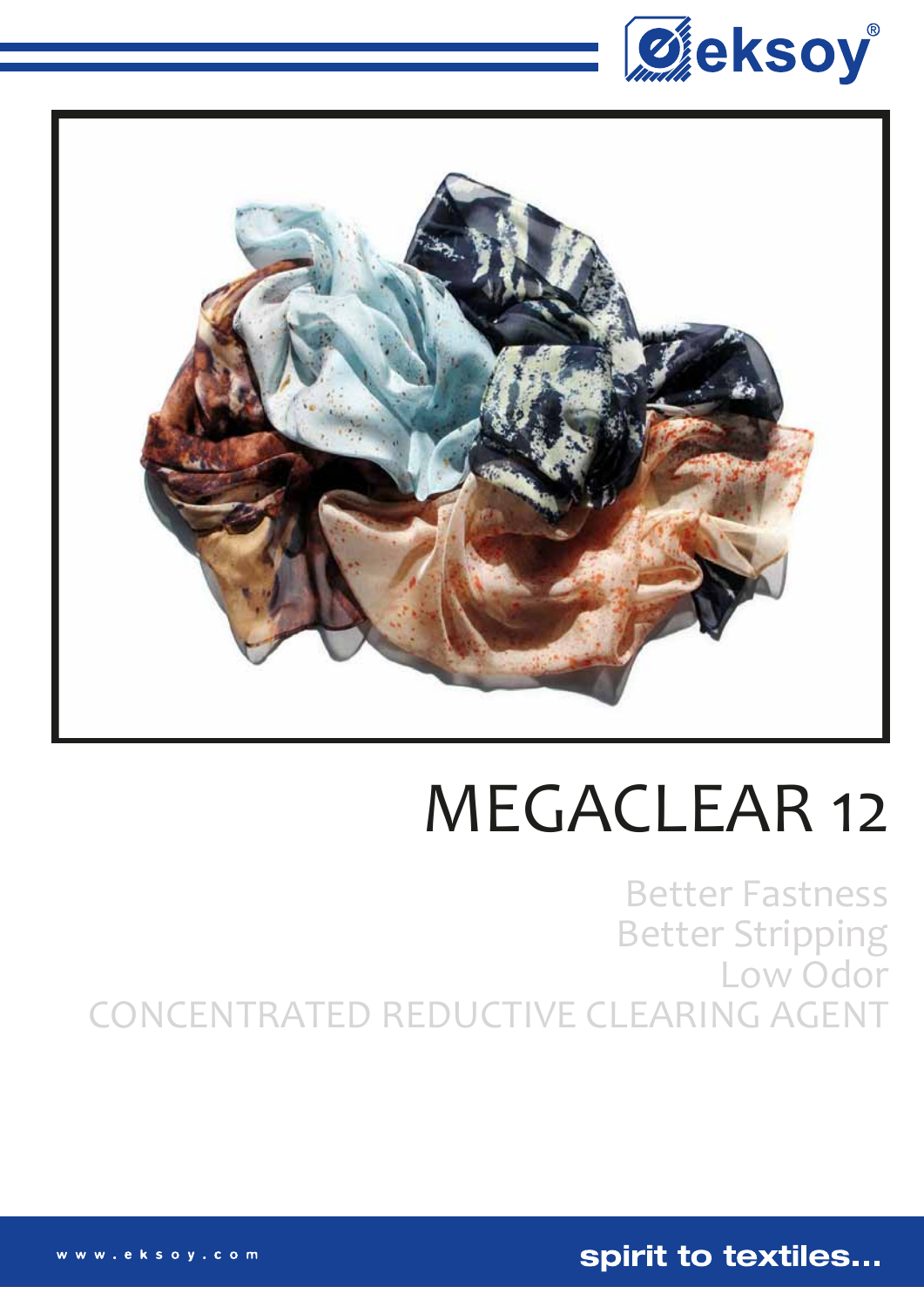

 **MEGACLEAR 12** is stabilized reductive material with low odor. Since hydrosulphite decomposes rapidly at high pH and temperature (e.g. At 95 0C, 60 percent of hydro is decomposed), above 70 0C application temperature, reduction cleaning effect is not consistent and changes between each batch.



 **Temperature dependence of the decomposition rate of Sodium Hydrosulphite (pH 12)**

**MEGACLEAR 12** is recommended for reductive cleaning of dispersed dyed and printed fabrics.

Recommended reductive clearing process is as follows:



spirit to textiles...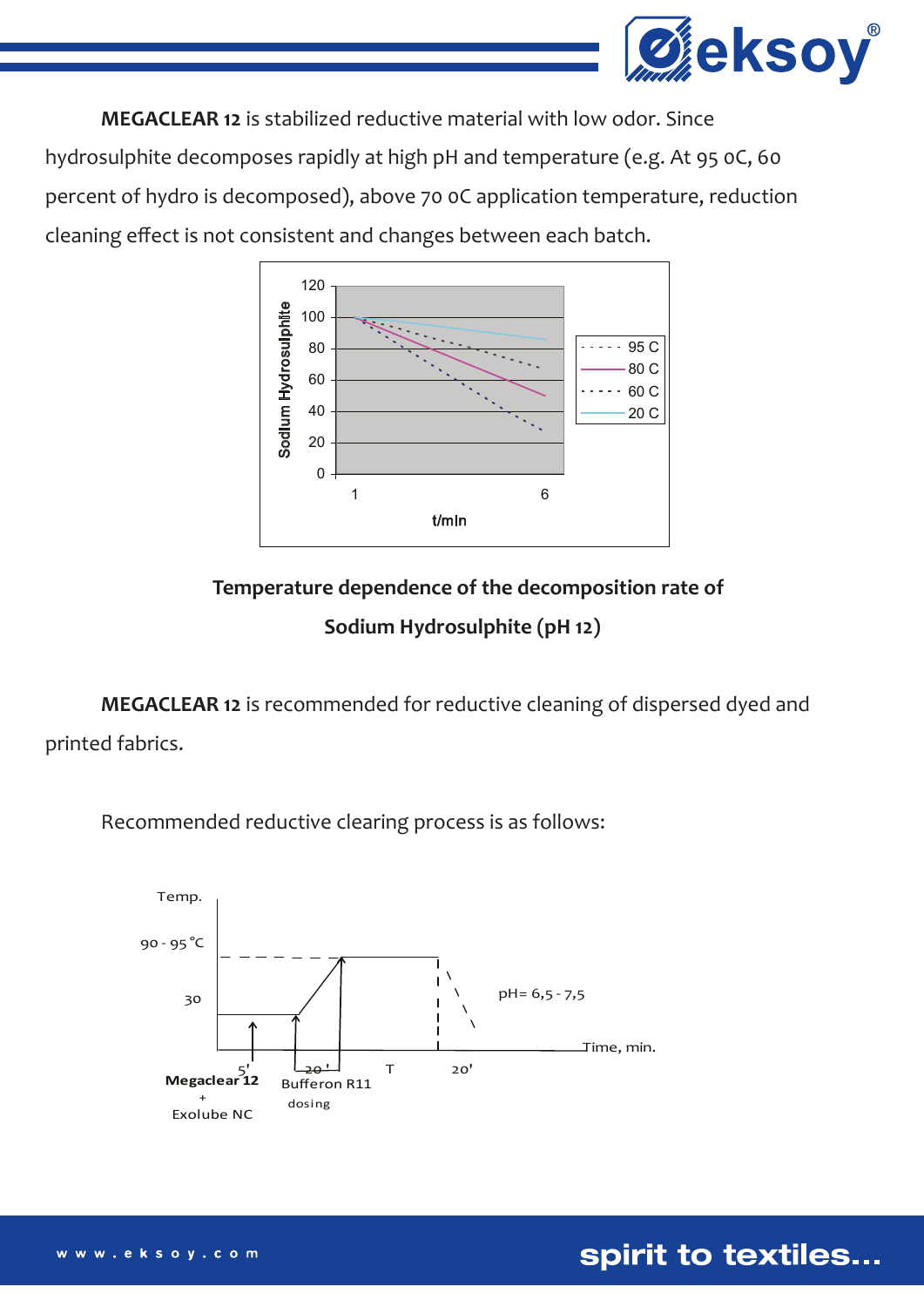

 Even ¼ of **MEGACLEAR 12** gives better fastness result comparing reductive clearing made by using Hydrosulphite. Comparison of fastness results, in which reductive clearing is made **MEGACLEAR 12** and Hydrosulphite can be seen in the following figure.

## THE COMPARISON OF MEGACELAR12 & HYDROSULPHIDE IN REDUCTION CLEARING TREATMENT WASH FASTNESS TEST (C4A)



**MEGACLEAR 12** is also recommended for stripping of faulty reactive dyes. BUFFERON R11 provides more effective stripping than Soda Ash without damaging viscose like caustic soda. pH of solution is around pH;7 and cleaning effect of **MEGACLEAR12** is better as compared to alkaline system. Because **MEGACLEAR 12**  is decomposed gradually. Hence ;

- Degradation of Lycra is negligible,
- Viscose fabric is not damaged,
- Weight loss is less,
- Polyester is not degraded,
- Rinsing neutralizing time is much shorter.